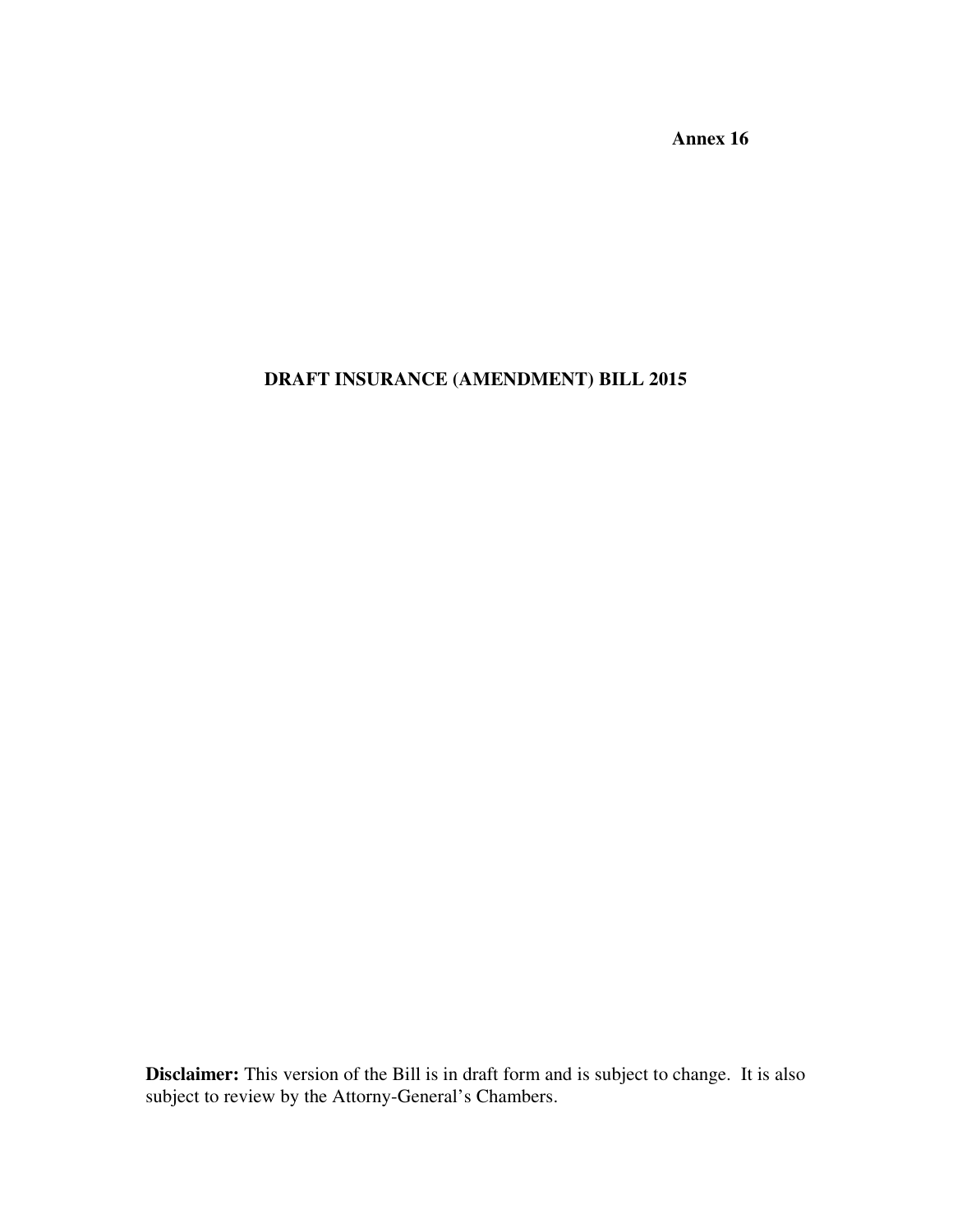**Bill No. /2015.** 

*Read the first time on .* 

# A BILL

## *i n t i t u l e d*

An Act to amend the Insurance Act (Chapter 142 of the 2002 Revised Edition).

Be it enacted by the President with the advice and consent of the Parliament of Singapore, as follows: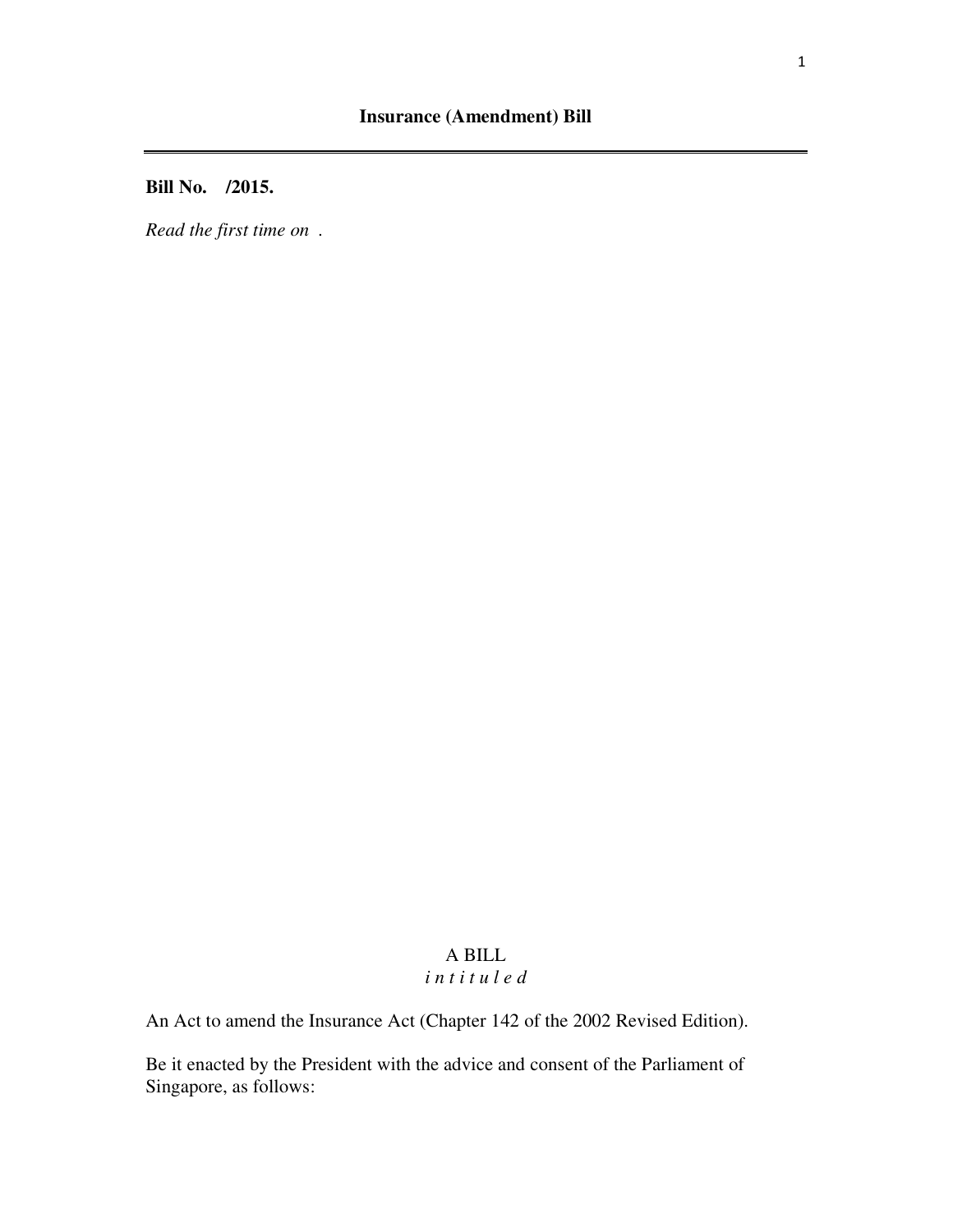#### **Short title and commencement**

 **1.** This Act may be cited as the Insurance (Amendment) Act 2015 and shall come into operation on such date as the Minister may, by notification in the *Gazette*, appoint.

#### **Amendment of section 1A**

 **2.** Section 1A of the Insurance Act is amended by inserting, immediately after the definition of "substantial shareholder", the following definition:

" "supervisor", in relation to a licensed financial adviser or exempt financial adviser, has the same meaning as in the Financial Advisers Act (Cap. 110);".

#### **Amendment of heading above section 14**

 **3.** The Insurance Act is amended by deleting the sub-heading immediately before section 14 and substituting the following heading:

 "*Deposits, registers of policies, insurance funds, web aggregator and certain insurance policies*".

#### **New section 33A, section 33B and section 33C**

 **4.** The Insurance Act is amended by inserting, immediately after section 33, the following sections:

## "**Information to be furnished by licensed insurers relating to the webaggregator**

 **34.** – (1) Without prejudice to the generality of section 33, the Authority may, by regulations or notice in writing, require a licensed insurer or class of licensed insurers, to furnish to the Authority or such persons as the Authority may prescribe or specify by notice in writing, with information for the purposes of publication on a web aggregator.

(2) In this section, "web aggregator" means an internet portal or domain in the Internet which the Authority or such person as the Authority may appoint, creates, develops or operates, or any combination of the foregoing and on which information to assist the public or a member of the public in the purchase of a policy may be published from time to time.

(4) Nothing in this section shall prevent the Authority or such persons as the Authority may require, from preparing and publishing consolidated statements aggregating such information as may be furnished under this section.

(5) Any licensed insurer which –

- (a) fails or neglects to furnish any information as required by the Authority under this section; or
- (b) in purported compliance with any requirement under this section, does not use due care to secure that any information furnished is not false or misleading in any material particular, and the information which he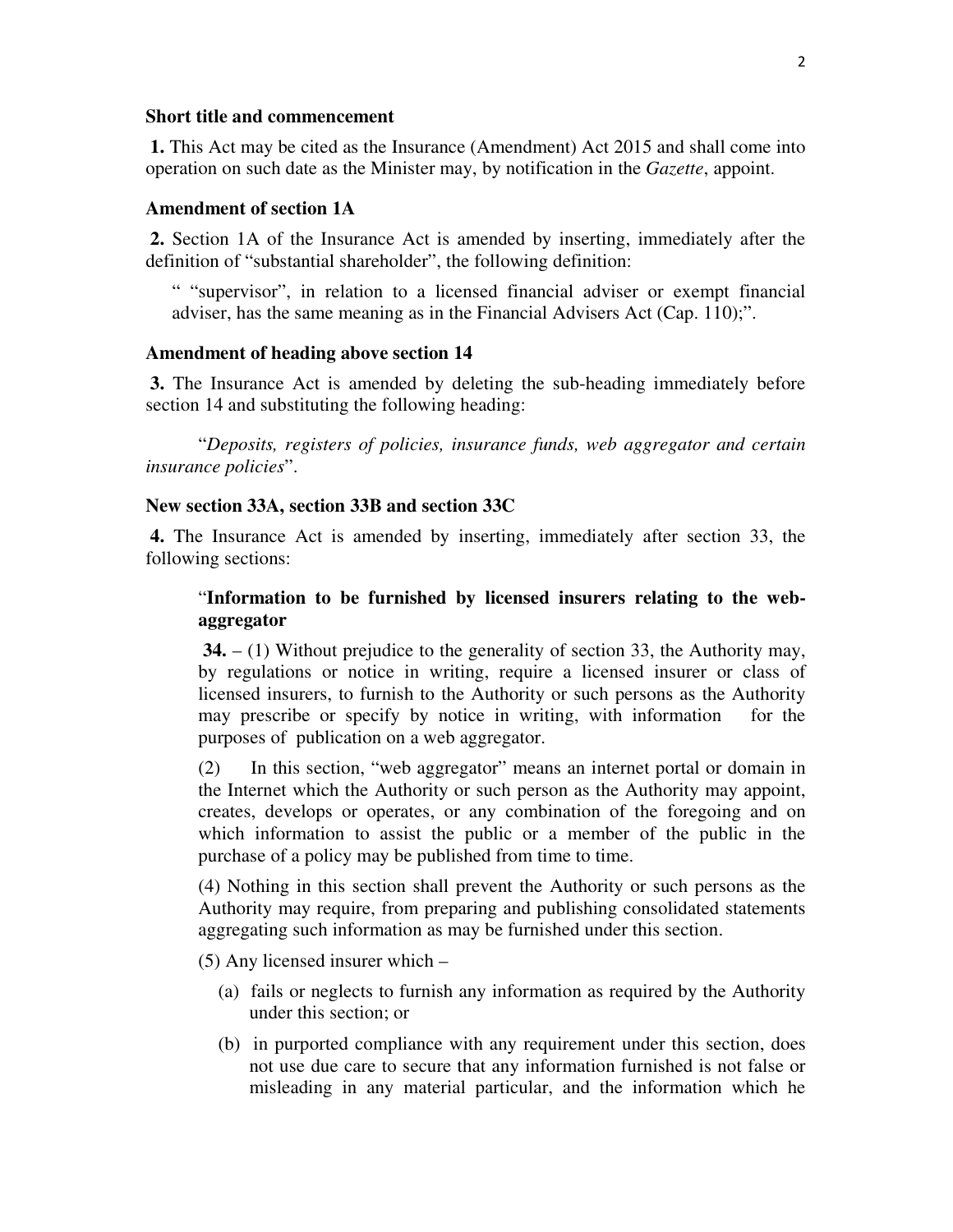furnished is false or misleading in a material particular, shall be guilty of an offence and shall be liable on conviction to a fine not exceeding \$[ ].

(8) Any licensed insurer which persistently furnishes inaccurate information, which is not false or misleading in a material particular, to the Authority under this section shall be guilty of an offence and shall be liable on conviction to a fine not exceeding \$[ ].

#### **Fees payable by licensed insurers for web aggregator**

 **35**. – (1) Every licensed insurer shall pay to the Authority such fees as may be prescribed and in such manner as may be specified by the Authority, for or in connection with the web aggregator.

(2) The Authority may prescribe different fees for each licensed insurer or class of licensed insurers in connection with the operation or use of the webaggregator and any fees so prescribed need not bear any relationship to the costs of services provided by the Authority in relation to the web-aggregator.

(3) In this section "web aggregator" has the same meaning as in section 34(2).

(4) The Authority may, where it considers appropriate in a particular case, waive, refund or remit the whole or any part of any fee paid or payable under subsection  $(1)$ .

#### **Manufacture and offer of certain life policies**

 **36**. – (1) Every licensed insurer shall manufacture and offer such types of life policies in Singapore as the Authority may prescribe and in such form and manner as the Authority may specify,

(2) Without prejudice to the generality of subsection (1), the Authority may prescribe the characteristics of, the terms or conditions of, or benefits to be or likely to be derived from the types of life policies, and the manner of distribution or sale of the life policies.".

#### **Amendment of section 64**

**5.** Section 64 of the Insurance Act is amended –

- (a) by deleting the word "and" in paragraph (b) of subsection (1A);
- (b) by deleting "." in paragraph (c) of subsection (1A) and substituting with ";"; and
- (c) by inserting, immediately after paragraph (c) of subsection (1A), the following paragraphs:
	- "(d) the remuneration (including any commissions) paid by an insurer to a licensed financial adviser, exempt financial adviser, representative or supervisor, including the manner and method of remuneration; and